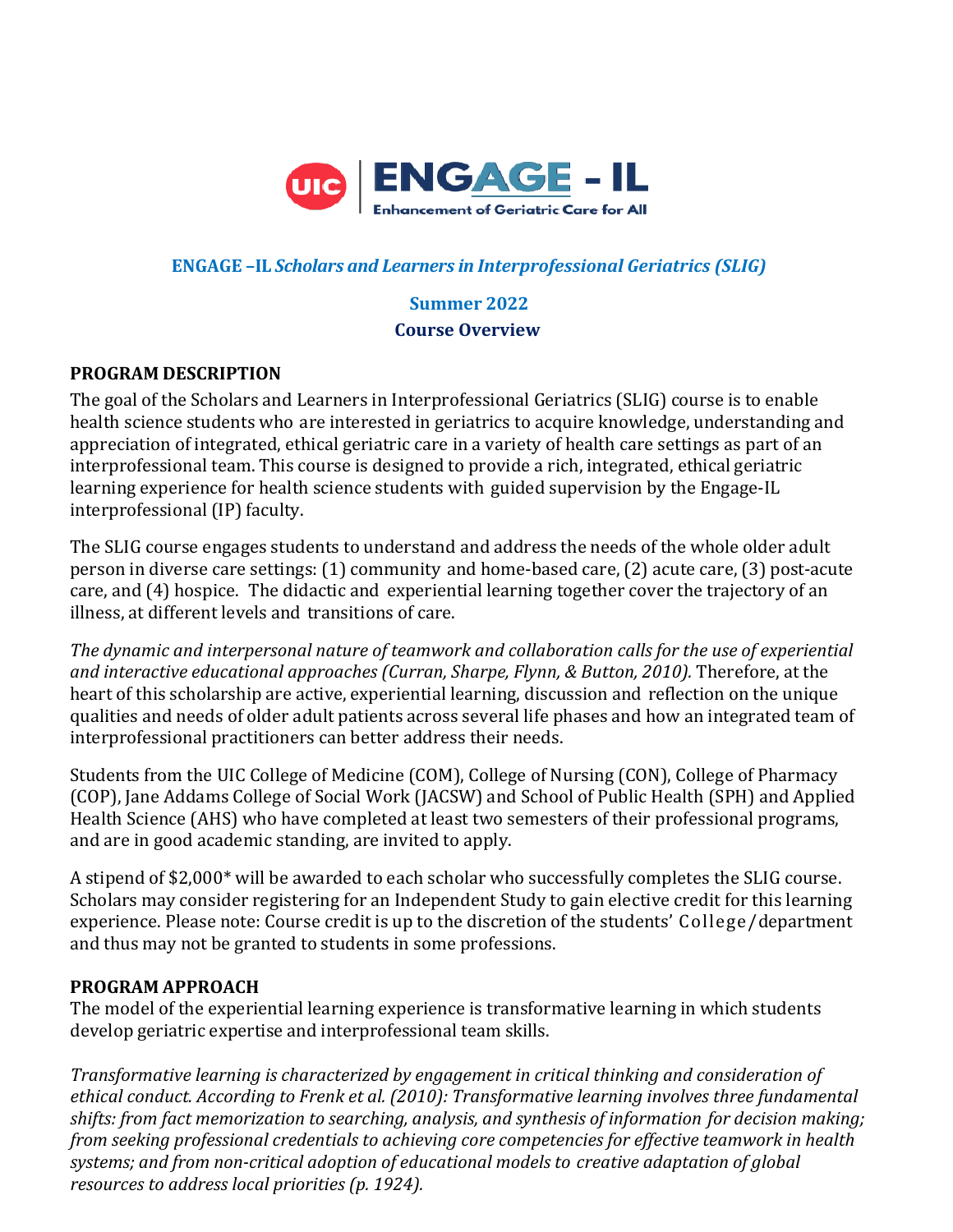## **PROGRAM OBJECTIVES**

After completion of this program, scholars will be better able to:

- 1. Define the four IPEC core competency domains and be familiar with the competencies within each domain.
- 2. Apply the IPEC competencies to assess inter-professional teamwork in geriatric care.
- 3. Define transitional care and explain the factors affecting effective care transitions for older adults between various levels of care.
- 4. Address health disparities related to the older adult population.

## **Weekly Learning Objectives**

Weekly learning objectives are posted on Blackboard for each weekly learning experience.

## **Course Period: Course Orientation: Monday May 16th Virtual Session 5:30 – 8:30 p.m.**

**The 3-week program will take place from July 5th to July 22nd, 2022.** The course will meet 3 days per week. Typically, we meet on Tuesdays, Thursdays and Fridays however Students are advised to keep their schedules open during weekdays between 9 am and 5 pm from July 5 to July 22, 2022 because the course schedules are based on community partners and faculty availability and are therefore subject to change.

**Please note: It is important to be prepared for unexpected developments due to the COVID-19 pandemic and the SLIG 2022 program may be cancelled or altered in its format and/or delivery due to changes in the COVID 19 health crisis.** 

| <b>SLIG Course Co-Directors</b>           |                                               |
|-------------------------------------------|-----------------------------------------------|
| Valerie Gruss, PhD, APN, CNP-BC,          | Memoona Hasnain, MD, MHPE, PhD                |
| FAAN                                      | Professor and Associate Head Faculty          |
| Clinical Associate Professor              | Development & Research                        |
| Project Director, Engage-IL               | Dept of Family & Community Medicine           |
| Director, Interprofessional Education CON | Project Co-Director, Engage-IL                |
| AAN, Edge Runner                          | <b>Associate Dean for Faculty Development</b> |
| <b>BioBehavioral Nursing Science</b>      | College of Medicine, UIC                      |
| College of Nursing, UIC                   | memoona@uic.edu                               |
| vgruss@uic.edu                            |                                               |

DISABILITIES NOTIFICATION: The Office of Disability Services works to ensure the accessibility of UIC programs, classes, and services to students with documented disabilities, including vision or hearing impairments and emotional or physical disabilities. If you need accommodations, be sure to register with the UIC Office of Disability Services and notify your professor of your needs before the Immersion Day. Students with disability/access needs or questions may contact the Office of Disability Services at 312-413- 2183 (voice) or 312-413- 0123 (TTY only) or visit <http://drc.uic.edu/>